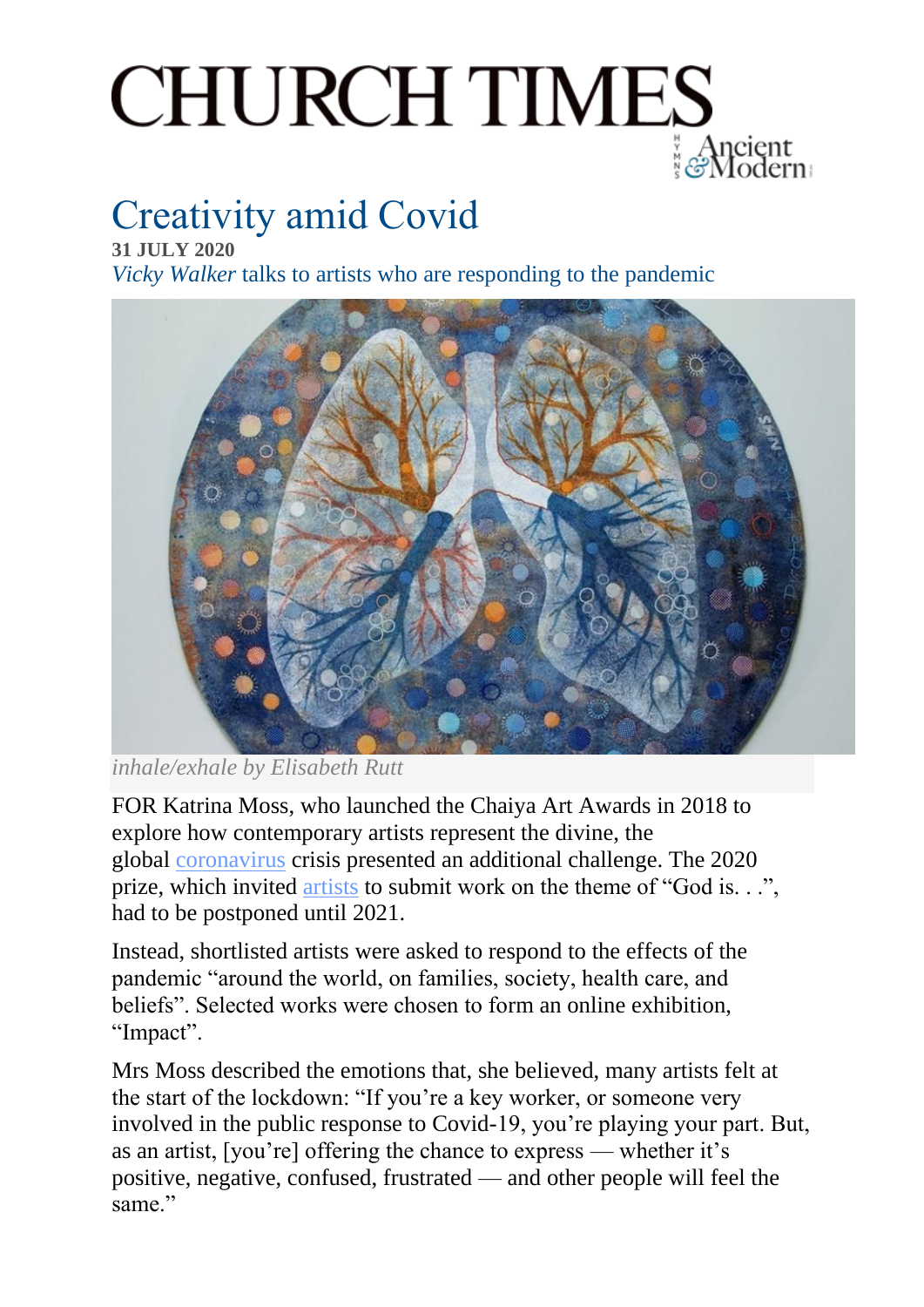Although a statement of faith is not required, she believes that she receives work from "people who have faith, from different faiths, no faith at all, are searching, are not interested". The Chaiya projects, and the arts more widely, she says, provide a "positive environment and platform to discuss faith and spirituality, because it's so unthreatening to people".

The artists who submit work to Chaiya may have a faith, but choose not to explore it explicitly in their work. "Often, artists want the work to speak for itself rather than telling people 'This is how I want you to see this,'" Mrs Moss explains. "You get people who are really wanting to share their understanding; others who want to give people the opportunity to explore; and artists who are exploring."

She notes that the increased interest in online church suggests that people are using the uncertainty of the pandemic to look again for meaning and "look at faith in a different way", and hopes that people who visit the Impact exhibition online will see things that they feel moved and challenged by. "Art bypasses logic and goes straight to your emotional, heart response," she says, "And I've learned, over the years, that, rather than tell people, it's better to ask questions."

The pandemic offers a potentially surprising source of hope, too, Mrs Moss believes. "Times in life that have been stressful or confusing often coincide with release of creativity. It seems to be released in times of national difficulty as well as personal difficulty. God can access our attention."

*The [Impact exhibition](https://chaiyaartawards.co.uk/impact) can be visited online until September. The postponed 2020 [Chaiya Art Awards](https://chaiyaartawards.co.uk/) will take place at gallery@oxo, in London, in April 2021.*

#### **ELISABETH RUTT lives in rural Suffolk and creates works in stitched textiles.**

I WAS very moved by the news of the devastating and overwhelming effect that Covid-19 has on the lungs and breathing. This quickly led me to think about the breath of God, the breath of the world and its peoples, and the dichotomy between the minute virus and its enormous impact on our planet.

I started to think about satellite photos of the earth alongside Petri-dish images of Covid-19 and the infographics we are seeing all over the media now. I had pangs of guilt in making *inhale/exhale* (*main image*), which completely absorbed me for a few weeks; making something to be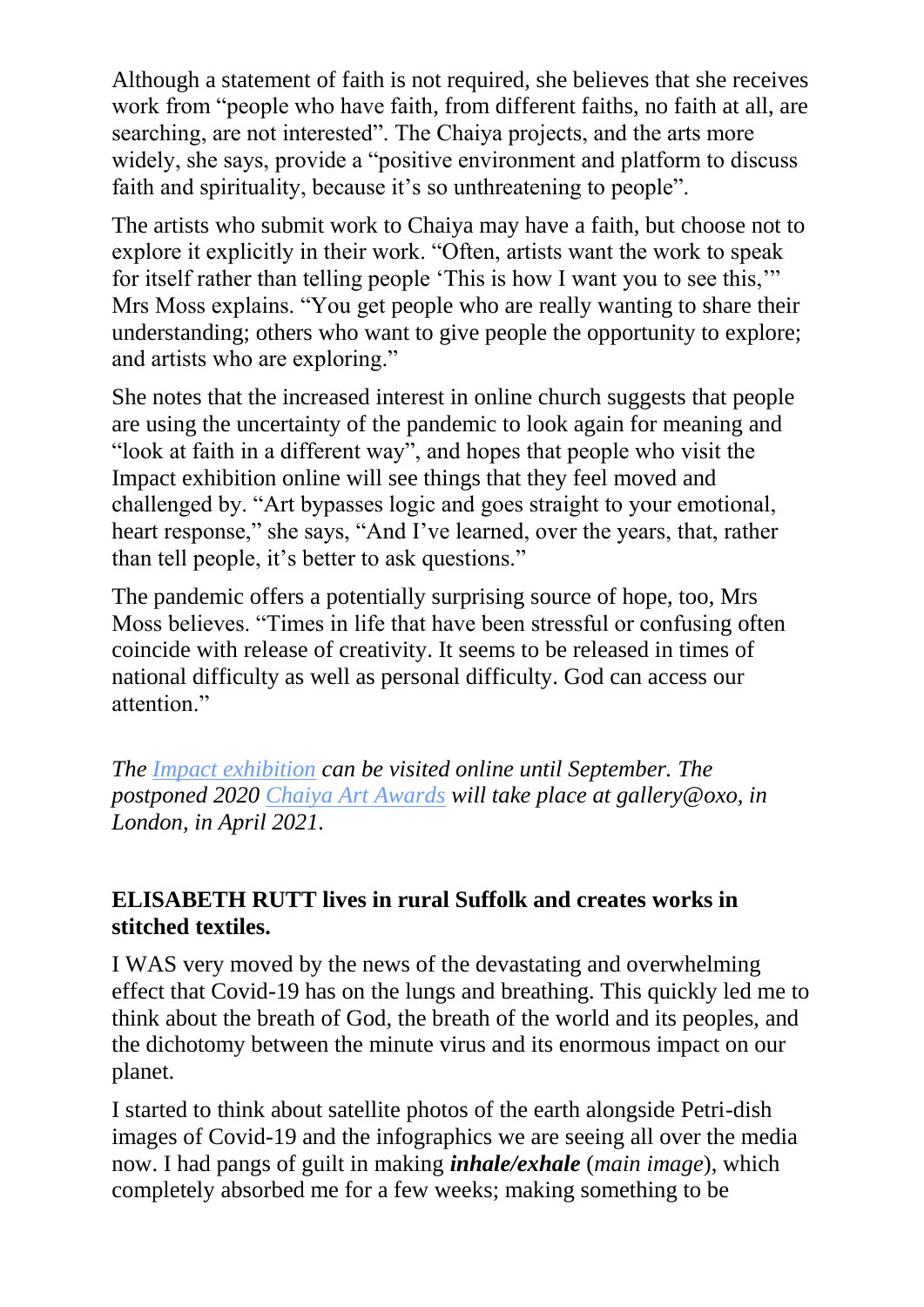aesthetically pleasing out of such a terrible world event seemed wrong in some ways, but, as I stitched, it helped me to think through a lot of the issues we have all had to confront.

#### **[TERESA CHLAPOWSKI](http://teresachlapowski.co.uk/) is a former knitwear designer who now creates artworks in glass.**

WHEN the pandemic happened, time just stopped. On one hand, I was at peace: the future was out of my control and I just had to let go. I am a practising Catholic, but, with mass going online, not being able to go to church, even, it's dented my need for the Church as an institution; but I still feel, personally, that Christ's teachings and the concept of our soul is more relevant than ever.



*Contained Chaos by Teresa Chlapowski*

A lot of my work has always been to find a way to express my need to understand our soul, the hidden part of us — maybe even the God bit in us, maybe where we go to after this world. I definitely feel there is more to life that the physical world we live in.

The idea of *Contained Chaos* was to create a circle that somehow contained my emotions. But then the world suddenly changed, and the work acquired its own direction and purpose. I love blue and turquoise, but the feeling of chaos all around me needed to disrupt; so I added the red.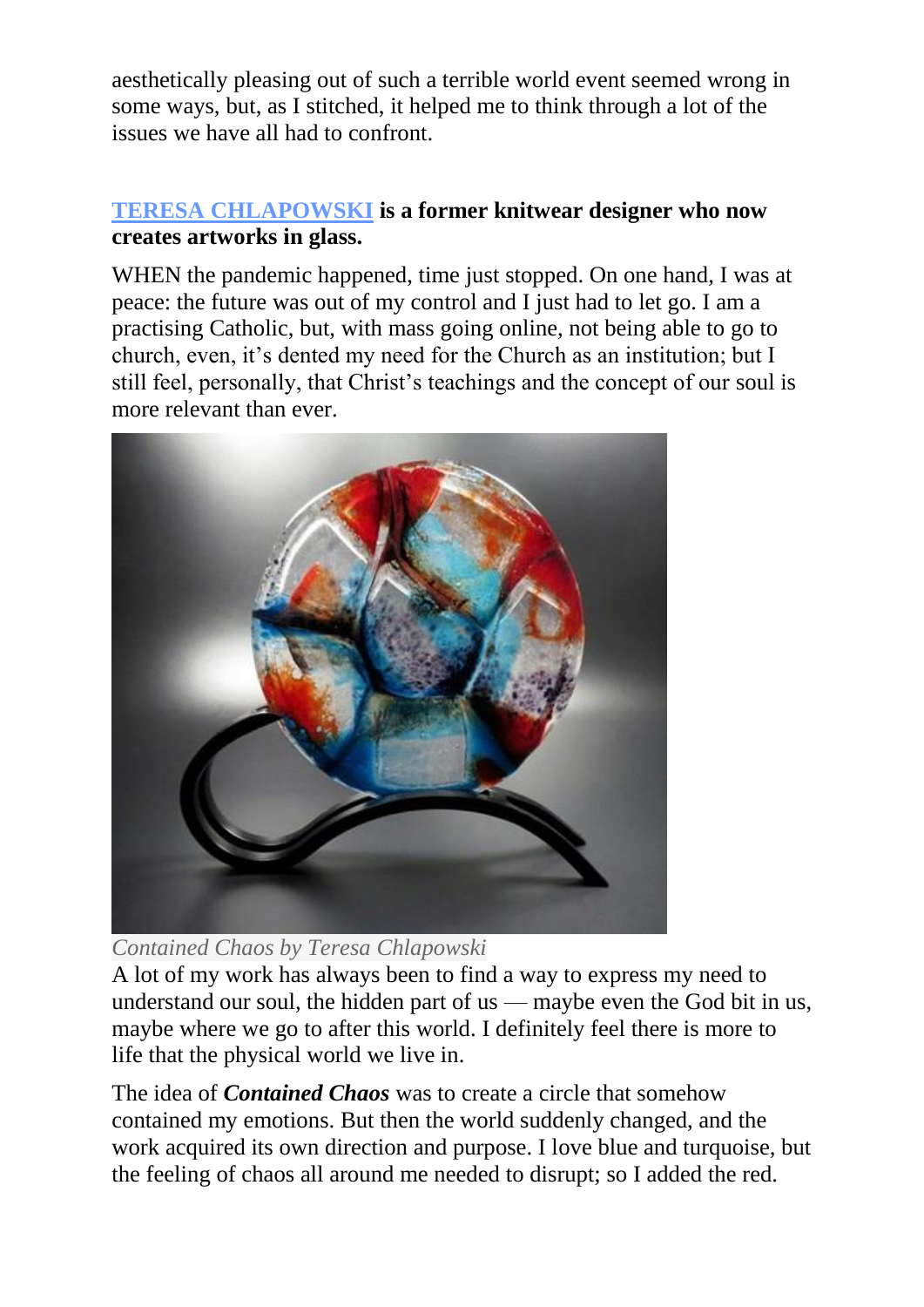However much I plan a work, glass does its own thing in the end. It's like a partnership, and it never fails to surprise me. I hope the future owner will see something positive in it, through their own experiences; see something new and different and make it "live" for them — mutate into what they want it to express for them.

Art is something not quite of this world; it gives both the viewer and the artist a glimpse into something much more precious. It comes from deep inside of us. During these uncertain times, art can help us focus on more important things: on beauty, on pain that might heal, on memories that we'd forgotten. Art is what makes us complete.

#### **[DEBORAH HARRISON](http://www.debsharrison-sculptor.co.uk/) is a sculptor based in Gloucester who specialises in stone carving.**

I SPEND a lot of my time observing and then expressing my responses through carving. I have seen positive and negative effects of the pandemic. On the positive side, I have seen an increase in parents and children being able to enjoy each other's company; in the park, playing, laughing together, and sharing picnics.

I have lost a few [elderly friends,](https://www.churchtimes.co.uk/topics/elderlyolder-people) and it saddened me that they [died](https://www.churchtimes.co.uk/topics/deathdying) without friends at their bedside. To carve all day without seeing a soul demands a level of internal resilience and faith in God and yourself to survive. I have had to dig down to find new resources inside my soul.



*Touch by Deborah Harrison*

I would wear a cross to remember that Jesus was a *tekton,* which, correctly translated, means artisan, or craftsman: in particular, a carpenter, stonemason, builder, or engineer. Jesus would most likely have used many of the same tools as I do today, which has brought me closer to him.

The inspiration for *Touch* was in the stone. In these strange times, touch is something we all [miss;](https://www.churchtimes.co.uk/topics/loneliness) hugging a friend when we greet them into our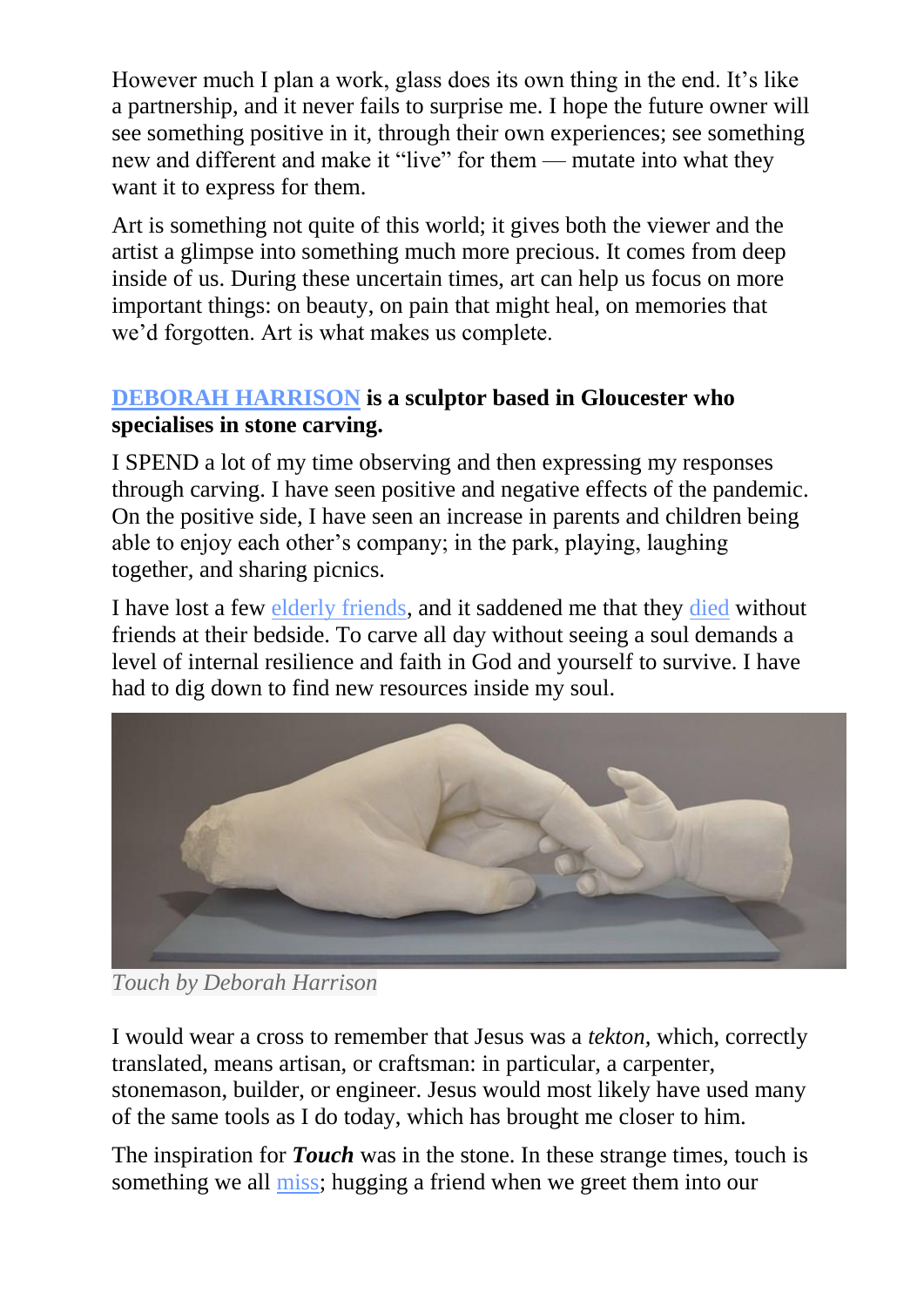home, or when they need comfort. Our relationship with God is like this. When we cry out in need, he is there to bring us the touch of his Spirit to bring solace and peace. As the Desert Fathers said: "God is not elsewhere", God is with us — Emmanuel.

The whole world has been brought to a juncture where we need to stop and think where we want our future path to go: whether we really want to go back to stripping the earth, being consumerist driven and slaves to capitalism. It's time for art to speak truth to power.

**THE Revd Matthew Askey is School Chaplain at Worksop College, north Nottinghamshire. Fr Askey trained first in fine art, and has practised as both an artist and an art educator for 25 years, and was previously school chaplain at Southwell Minster.**





THE pandemic has been a time for reflection, but stressful also. My usual pattern of prayer has been much harder, and dry, and so I've found myself instead going to the studio more often and praying through making art. Painting and drawing forms a key part of my daily prayer life. It's a close relationship, with one informing the other.

During this pandemic, I have been reminded of just how vulnerable we are, both as a society and as a civilisation. We cling to certain things for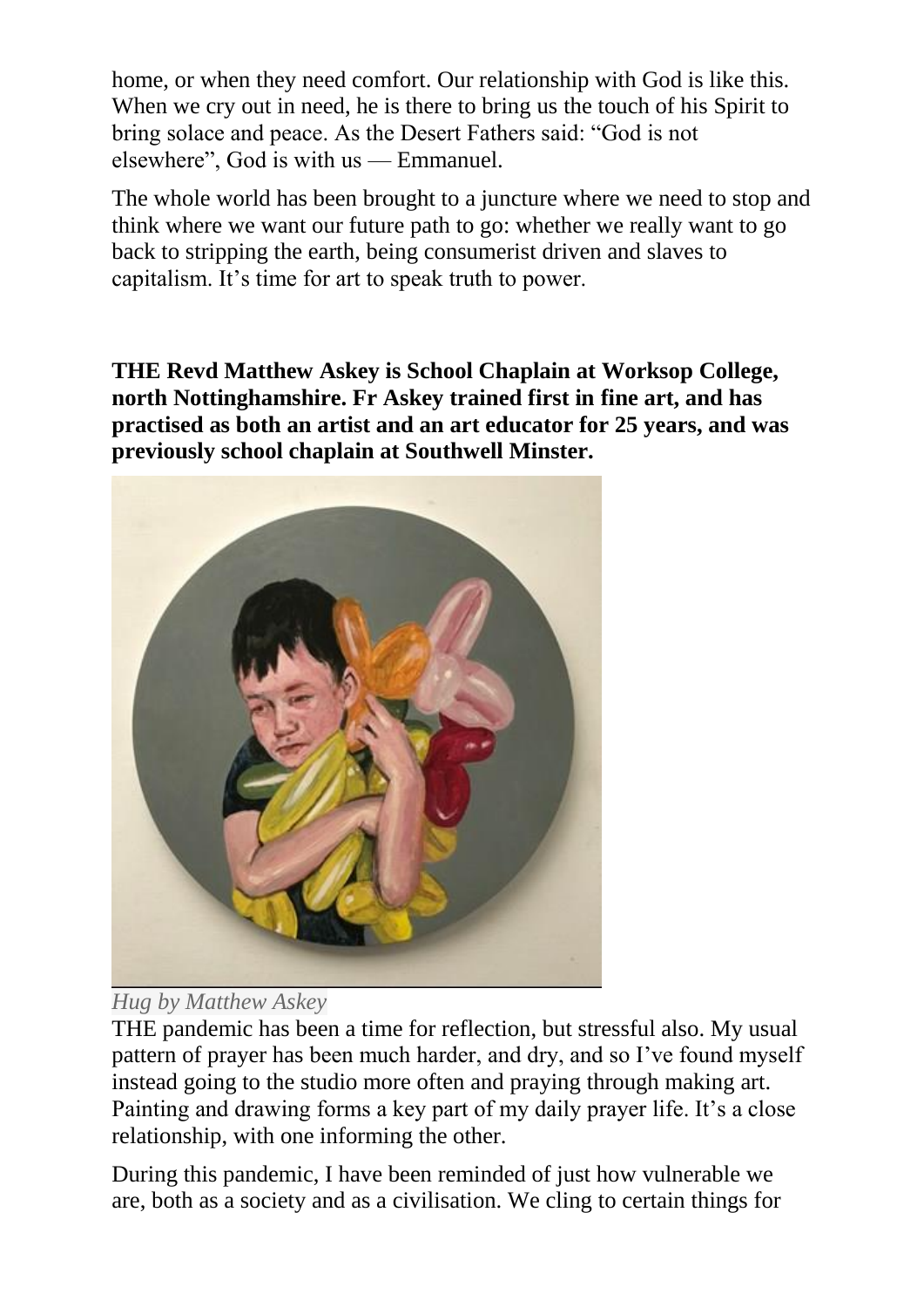comfort (often the wrong things), and we are in danger of popping them all. *Hug* is a portrait of the state of our civilisation. I hope its future owner feels peace when looking at it.

During uncertain times, art can challenge us out of complacency, to reassess, and it can feed the soul and the [mind.](https://www.churchtimes.co.uk/topics/mental-health) It can also function as a shared prayer. It's vitally important. I think the arts will continue to challenge and inspire us to confront our values and behaviours.

### **[CRAIG JEFFERSON](http://www.craigjefferson.com/) is a Scottish artist based in Northern Ireland.**

THE pandemic has meant less busyness and rushing around; more time to talk, develop relationships, and spend lots of time talking over the fence to the neighbours. Our experience as a family has been positive, overall, although I find that difficult to say considering the tragedy that has been going on all around us.

*Family Portrait* was inspired by a collective experience. I have not come through this time alone, but with my family. In a good way, we have been forced together



*Family Portrait by Craig Jefferson*

My art is deeply grounded in my faith. I create because I am made in the image of a creator. I create because He first created. Without that knowledge, I would have no sense of affirmation or freedom in what I do.